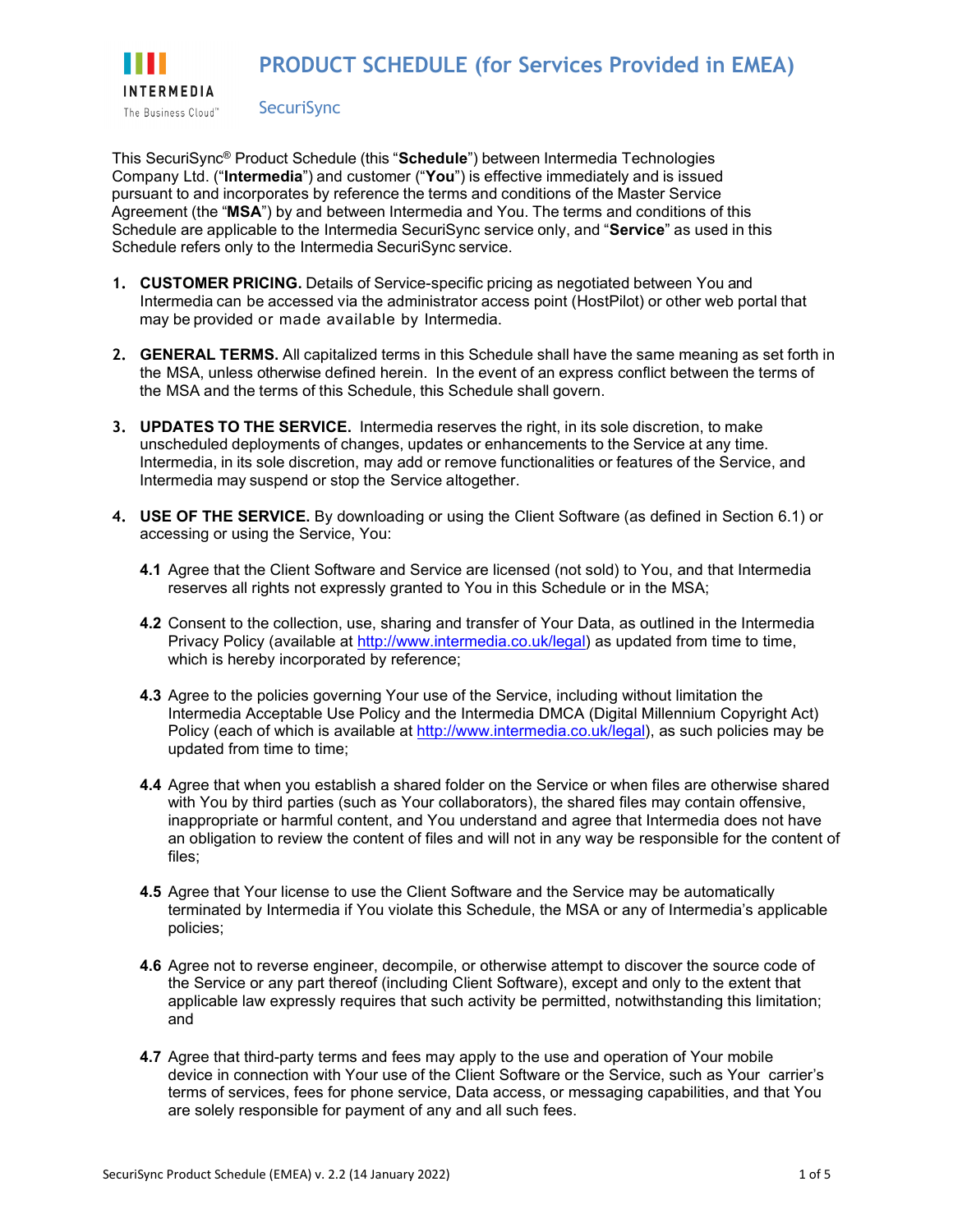## **5. DATA.**

- **5.1 Ownership.** Intermedia does not claim ownership of any Data (including any files or folders) that You upload, transmit, or store using Your account(s) on the Service. Intermedia does not control, verify, or endorse the Data that You and others make available on the Service.
- **5.2 License to Intermedia.** By posting, publishing, transmitting or storing Your Data using the Service, You grant Intermedia a worldwide, non-exclusive, royalty-free right and license (with the right to sublicense) to host, store, transfer, display, perform, reproduce, modify, and distribute Your Data, in whole or in part, in any media formats and through any media channels (now known or hereafter developed) for the purpose of providing You the Service.
- **5.3 License to Third Parties.** By posting and sharing Your Data with another person using the functionality of the Service, You hereby grant that person a non-exclusive license to access and use such Data as permitted by the functionality of the Service.
- **5.4 Confidentiality**. Notwithstanding anything to the contrary in the MSA, the Data that You upload, transmit, or store using Your account(s) on the Service, will not be considered Confidential Information as defined in the MSA. Intermedia's collection, use, storage, and disclosure of such Data will be governed by the Intermedia Privacy Policy.
- **5.5 Data Representations and Warranties; Liability for Data; Unauthorized Access.** You represent and warrant to Intermedia that: (a) You have all the rights in the Data necessary for You to use the Service and to grant the rights in this Section 5; and (b) the storage, use and/or transmission of the Data in connection with the Service does not and will not violate any law, regulation or this Schedule. You will: (i) be solely responsible for the nature, quality and accuracy of the Data; (ii) ensure that the Data (including the storage, use and/or transmission thereof) complies with this Schedule and any and all applicable laws and regulations; (iii) promptly handle and resolve any notices and claims relating to the Data, including any notices sent to You by any person claiming that any Data violates any person's rights, such as take-down notices pursuant to the Digital Millennium Copyright Act and any other notices; and (iv) maintain appropriate security, protection and backup copies of the Data, which may include Your use of additional encryption technology to protect the Data from unauthorized access. Intermedia will have no liability of any kind as a result of the deletion of, correction of, destruction of, damage to, loss of or failure to store or encrypt any Data. You must immediately notify Intermedia in writing of any unauthorized use of any Data, Account or the Service that comes to Your attention. In the event of any such unauthorized use by any third party that obtained access through You, You will take all steps necessary to terminate such unauthorized use. You will provide Intermedia with such cooperation and assistance related to any such unauthorized use as Intermedia may reasonably request.
- **5.6 Obligations.** Intermedia is under no obligation to edit or control Data that you or other Users post or publish, and Intermedia will not be in any way responsible or liable for such Data. Intermedia may, however, at any time and without prior notice, screen, remove, edit, or block any Data that in Intermedia's sole judgment violates this Schedule, the MSA, or is otherwise objectionable. You understand that when using the Service you will be exposed to Data from a variety of sources and acknowledge that Data may be inaccurate, offensive, indecent or objectionable. You agree to waive, and hereby do waive, any legal or equitable rights or remedies you have or may have against Intermedia with respect to Data. Intermedia expressly disclaims any and all liability in connection with Data. If notified by a user or content owner that Data allegedly does not conform to the MSA, Intermedia may investigate the allegation and determine in its sole discretion whether to remove the Data, which Intermedia reserves the right to do at any time and without notice. For clarity, Intermedia does not permit copyright-infringing activities on the Service.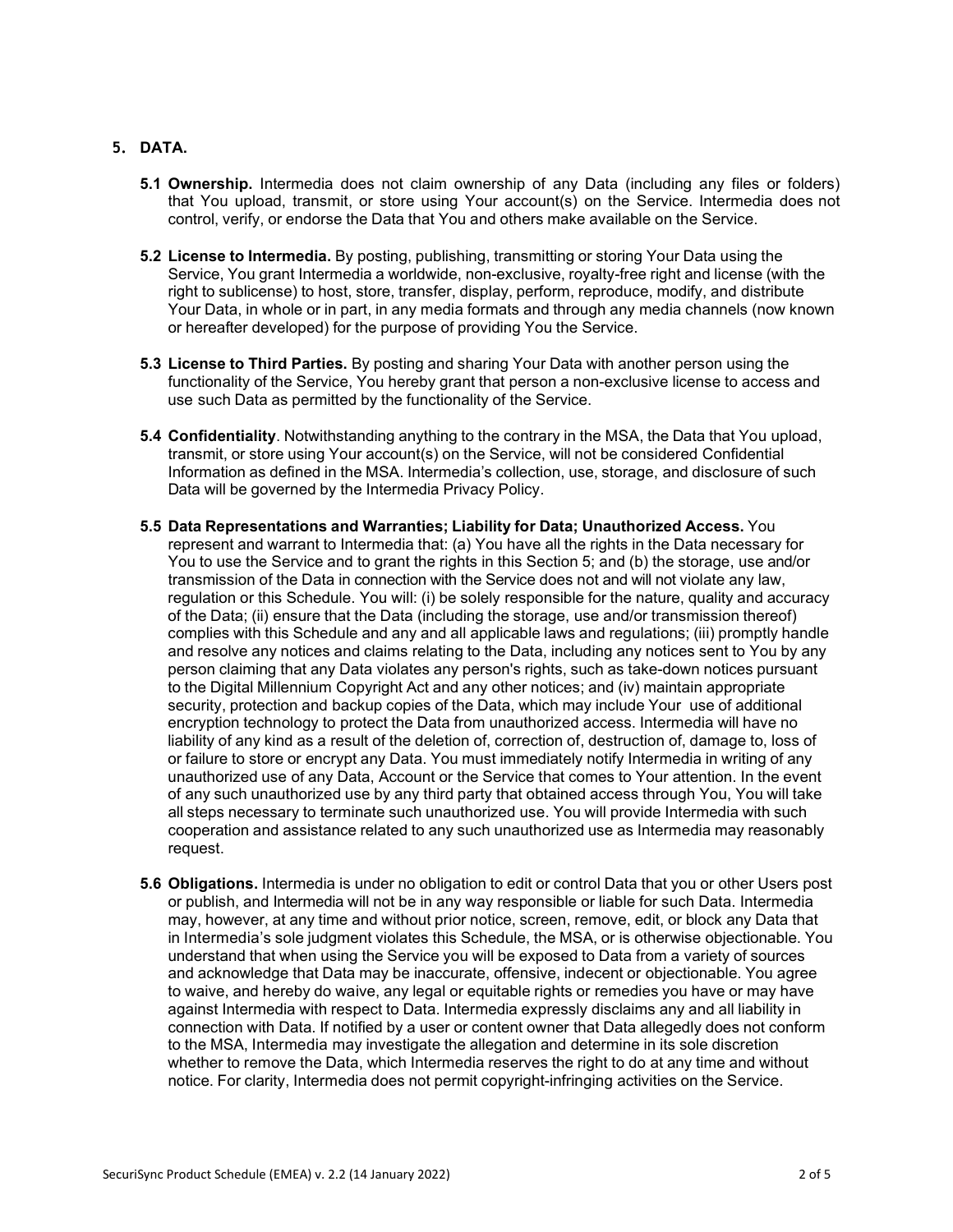## **6. SECURISYNC CLIENT SOFTWARE.**

- **6.1 Definition.** For purposes of this Schedule, the following definition applies:
	- **6.1.1** "**Client Software**" means all downloadable or installed software that allows a computer or mobile device to access or use the Service, including applications for iOS, Android or Blackberry and clients/plugins for Windows OS, Mac OS, Microsoft Office, and Microsoft Outlook.
- **6.2 Use of Client Software.** The use of Client Software is governed by the terms and conditions of the MSA, including this Schedule, and may also be governed by additional license terms that You (or a User) must accept in order to use the Client Software (such license terms, an "**End User License Agreement**"). To the extent there is an express conflict between these terms and any End User License Agreement, the terms of the applicable End User License Agreement will govern. You may use the Client Software only in accordance with the MSA and any applicable End User License Agreement, and only in connection with the Service.
- **6.3 Updates to Client Software.** Intermedia may automatically check Your version of the Client Software. Intermedia may also automatically download to Your computer or device new versions of the Client Software, and automatically upgrade old versions of Client Software with new versions of Client Software.
- **6.4 Export Restrictions.** The Client Software is of U.S. origin for purposes of U.S. export control laws. You agree to comply with all applicable international and national laws that apply to the Client Software, including U.S. Export Administration Regulations, as well as end-user, end-use and destination restrictions issued by U.S. and foreign governments.
- **7. SERVICE RESTRICTIONS AND DISCLOSURES.** The Service is subject to the following additional restrictions and disclosures:
	- **7.1 Restrictions on "Unlimited" Package.** Intermedia's "Unlimited" package of the Service is subject to the following limitations:
		- a. There is a five-user minimum per account when purchasing the Unlimited storage package of the Service; and
		- b. There is a 1TB/user limit when using "File Server Sync" in conjunction with the Unlimited storage package of the Service. When such accounts reach the 1 TB/user limit, Intermedia's standard Additional Storage pricing for the Service will immediately apply.
	- **7.2 Potential Administrator Access to Users' Personal Data.** The Service is configured to back up the Data stored on identified devices. If any such identified device contains a User's personal Data (such as a device (e.g., laptop or mobile phone) on which a User stores both business and personal Data), a copy of such personal Data will be stored in the backups created for such device and will therefore potentially be visible to Account administrators. The Administrator File Management feature of the Service is not enabled by default; however, if the Account owner enables such feature, the Account administrators will have the ability to view any Data stored in the backups, including without limitation any Users' personal Data contained therein.

## **7.3 Retention and Deletion of Data.**

a. Retention Policy for File Versions and Deleted Items. The Service provides Account administrators the ability to limit the retention period for previous file versions and SecuriSync "Deleted Items." If such retention period is changed by an Account administrator, then previous file versions and "Deleted Items" will be automatically and permanently deleted based on the retention period established by the Account administrator. Intermedia is not responsible for any Data loss that You suffer due to the aforementioned changes in the retention period or policy settings for Your Account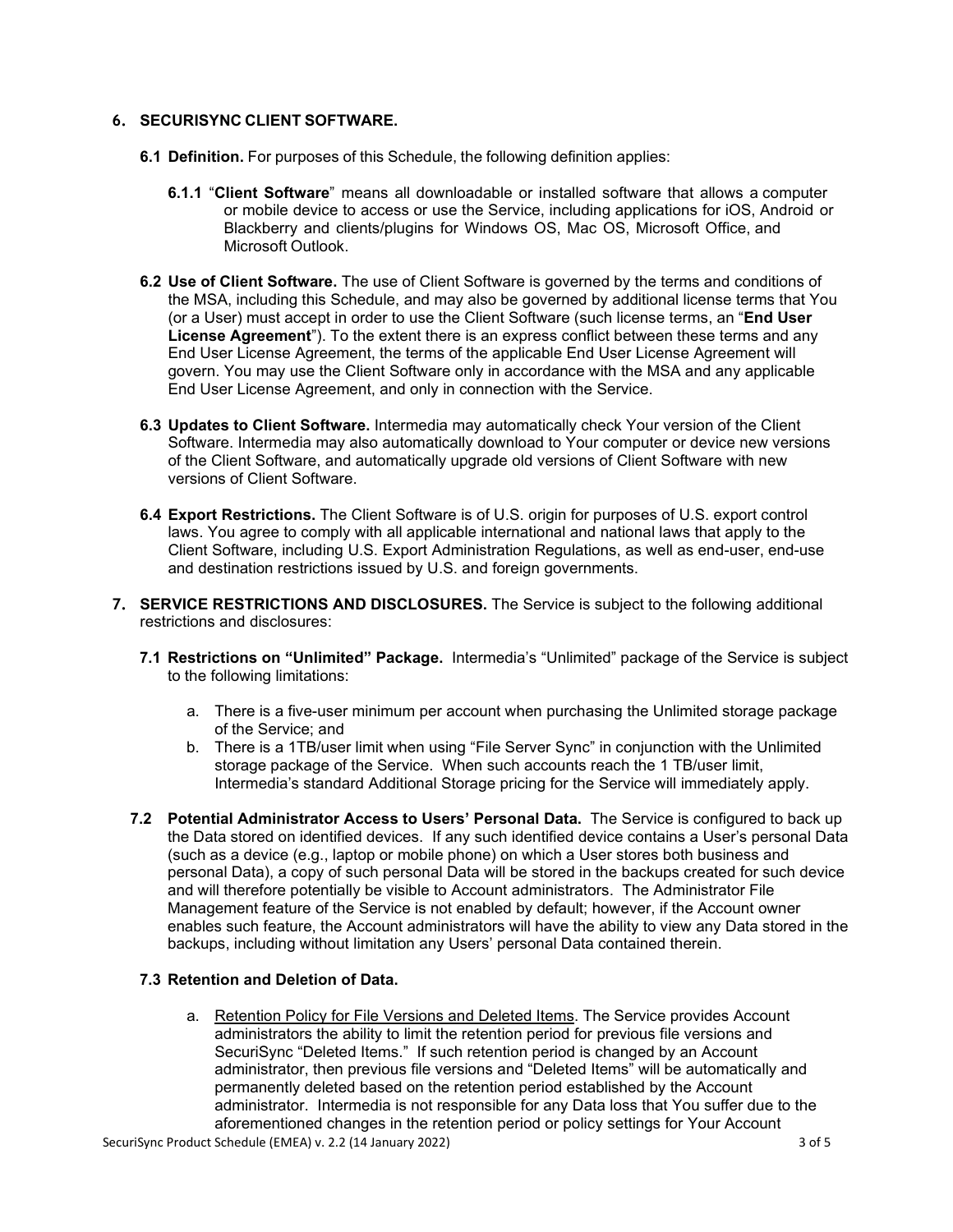(including, without limitation, the permanent destruction of Your Data as a result).

- b. Permanent Deletion of Deleted Items. The Service provides Account administrators the ability to either (i) prevent Users from permanently deleting Deleted Items or (ii) allow Users to permanently delete Deleted Items. Intermedia is not responsible for any damages (including without limitation Data loss or unintended retention of Data) that You suffer due to the deletion settings on Your Account, regardless of whether Your account uses the default settings or such settings are changed by an administrator.
- **8. COPYRIGHT, TRADEMARK AND PATENT NOTICES.** You must not remove, modify or obscure any copyright, trademark or other proprietary rights notices that are contained in or on the Client Software. You have no right to use any Intermedia logos in any manner whatsoever. You must not undertake any action that will interfere with or diminish Intermedia's right, title and/or interest in the trademark(s) or trade name(s).
- **9. NO RENTAL OR SUBLICENSING.** You may not sublicense, rent, lease, lend, pledge, or directly or indirectly transfer or distribute Client Software to any third party, and You may not permit any third party to have access to and/or use the Client Software or Service, except for Your Users and third parties with whom You share Your files, as permitted by the Service.
- **10. SUSPENSION AND TERMINATION OF CUSTOMER'S USE OF THE SERVICE.** Intermedia reserves the right, in Intermedia's sole discretion, to temporarily suspend or terminate Your access to the Service at any time, with or without cause, and with or without notice, without incurring liability of any kind. For example, Intermedia may suspend or terminate Your access to or use of the Service for: (a) an actual or suspected violation of the MSA; (b) the use of the Services in a manner that may cause Intermedia to have legal liability or disrupt others' use of the Services; (c) the suspicion or detection of any malicious code, virus or other harmful code by You or in Your account; (d) scheduled downtime and recurring downtime; (e) use of excessive storage capacity or bandwidth; or (f) unplanned technical problems and outages. If, in Intermedia's determination, the suspension might be indefinite and/or Intermedia has elected to terminate Your access to the Service, Intermedia will use commercially reasonable efforts to notify You through the Service. You acknowledge that if Your access to the Service is suspended or terminated, You may no longer have access to the Data that is stored with the Service. In the event of termination or cancellation, You must (i) stop using and/or accessing the Client Software and the Service and (ii) destroy all copies of the Client Software and all of their component parts.
- **11. WARRANTY DISCLAIMER.** THE SERVICE AND CLIENT SOFTWARE ARE PROVIDED ON AN "AS IS" BASIS, WITHOUT WARRANTY OF ANY KIND. TO THE MAXIMUM EXTENT PERMITTED BY APPLICABLE LAW, INTERMEDIA DISCLAIMS ALL WARRANTIES, EXPRESS, IMPLIED, STATUTORY OR OTHERWISE, INCLUDING BUT NOT LIMITED TO IMPLIED WARRANTIES OF FITNESS FOR A PARTICULAR PURPOSE AND MERCHANTABILITY. UNDER NO CIRCUMSTANCES WILL INTERMEDIA, OR ITS EMPLOYEES, DIRECTORS, CONTRACTORS, OR AGENTS, BE LIABLE FOR ANY CONSEQUENTIAL, SPECIAL, INDIRECT, INCIDENTAL OR PUNITIVE DAMAGES WHATSOEVER ARISING OUT OF THE USE OR INABILITY TO USE THE CLIENT SOFTWARE OR THE SERVICE, EVEN IF INTERMEDIA HAS BEEN ADVISED OF THE POSSIBILITY OF SUCH DAMAGES. IN NO EVENT WILL INTERMEDIA'S AGGREGATE LIABILITY FOR DAMAGES ARISING OUT OF THE MSA EXCEED THE AMOUNTS PAID BY YOU FOR ACCESS TO AND USE OF THE SERVICE IN THE SIX (6) MONTHS PRIOR TO EVENT GIVING RISE TO SUCH LIABILITY. SOME JURISDICTIONS DO NOT ALLOW LIMITATIONS ON IMPLIED WARRANTIES OR THE EXCLUSION OR LIMITATION OF LIABILITY FOR CONSEQUENTIAL OR INCIDENTAL DAMAGES, SO THE ABOVE LIMITATIONS MAY NOT APPLY TO YOU.
- **12. INDEMNIFICATION**: You agree that You will be responsible for Your use of the Service and any Client Software, and You agree to defend, indemnify, and hold harmless Intermedia and its officers, directors, employees, consultants, affiliates, subsidiaries and agents from and against any and all claims, liabilities, damages, losses, and expenses, including reasonable attorneys' fees and costs,